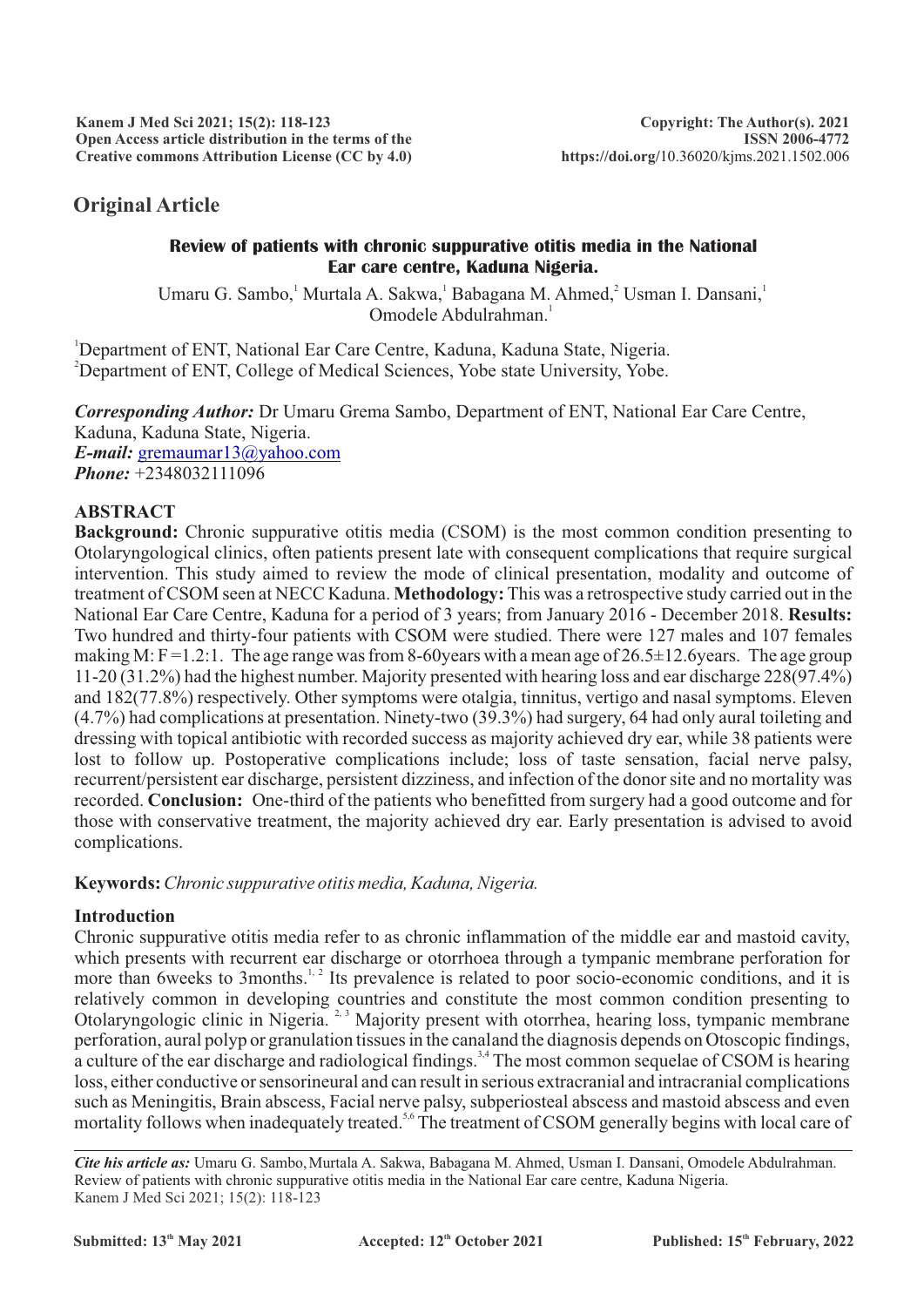the ear and outpatient medical management. This intervention requires repeated microscopic examination of the ear and diligent suctioning. For patients with otorrhea secondary to cholesteatoma, the hope is to achieve a dry ear before surgical intervention and if this is not feasible, and some refractory cases will require surgery to achieve a dry ear.<sup>4</sup> The Surgical interventions usually include tympanoplasty, cortical mastoidectomy or a modified radical mastoidectomy at the end to achieve a safe and dry ear.<sup>7</sup>

This study aims to review the clinical presentation, modality and outcome of treatment of chronic suppurative otitis media seen at NECC Kaduna.

## **Materials and Methods**

This is a retrospective review of chronic suppurative otitis media seen at National Ear Care Centre, Kaduna for the period of 3 years; from January 2016 – December 2018. Using clinic and theatre registers, the case notes of all patients with a diagnosis of chronic suppurative otitis media were retrieved. Information on Biodata, clinical presentation, site of the ear affected, hearing level, type of the treatment and outcome of the treatment offered and complications from the treatment were extracted from the patients' case notes. All the information obtained were analyzed using the Statistical Package for the Social Sciences (SPSS) version 20 (IBM, SPSS Statistics) and the results obtained were presented in tabular and graphic forms.

## **Results**

Two hundred and thirty-four patients with CSOM were studied. There were 127 males and 107 females making Male to Female ratio of 1.2:1. The age of the patients with CSOM ranges from 8-60years with a mean age of  $26.5 \pm 12.6$  years. The age group 11-20 (31.2%) had the highest number among the study subjects as shown in **table 1**. Majority of them, about 77.8% presented with ear discharge more from the right than the left ear and 53% with more than 5years duration of discharge. There was otalgia in 27(11.5%), Hearing loss in 228(97.4%), Tinnitus in 143(61%), Vertigo in 36(15.4%) and 19(8.1%) had Nasal symptoms as shown in **table 2**. Eleven (4.7%) had complication at presentation;  $1(0.4)$  % intracranial abscess,  $1(0.4)$  % canal stenosis, 3(1.3%) facial nerve palsy, 4(1.7%) mastoid abscess and 2(0.8%) mastoid fistula as shown in **table 3**.

Ninety-two (39.3%) out of 234 patients had surgery, 64(27.4%) had conservative treatment in form of aural toileting and ear dressing with a topical antibiotic, 40(17.1%) declined surgery, while 38(16.2%) were lost to follow up. Of those who benefitted from surgery, 71 (77.1%) had tympanoplasty, 11(12.0%) had tympanoplasty with mastoidectomy, 6 (6.5%) had tympanoplasty with meatoplasty and 4(4.3%) had mastoidectomy only as shown in **table 4**. Different types of graft were used. Temporalis fascia was used in 47(53.4%), fascia latae in 38(43.2%), conchal cartilage was used in 1(1.1%) while tragal cartilage graft was used in 2(2.3%) as shown in **table 5**. Seventy-three (83%) had a good graft take, graft failure was recorded in 15(17%) and only 3 had revision surgery as of the time of this study. Surgeries were performed via two approaches; 48(54.5%) had a post auricular approach and 40(45.5%) via permeatal approach as shown in **Table 6.** The pre-and postoperative mean hearing threshold results showed some improvement/gain in hearing after surgery as shown in **Table 7**. Postoperative complications: 2 had a loss of taste, 3 facial nerve palsy, 11 had recurrent/persistent ear discharge, 2 had dizziness, and 4 had an infection of the donor site as shown in **figure 1**.

**Table 1:** Age range distribution

| Age range (year) | Frequency(n) | Percentage $(\% )$ |
|------------------|--------------|--------------------|
| $1 - 10$         | 35.0         | 15.0               |
| $11 - 20$        | 73.0         | 31.2               |
| $21 - 30$        | 46.0         | 19.7               |
| $31 - 40$        | 31.0         | 13.2               |
| $41 - 50$        | 26.0         | 11.1               |
| $51 - 60$        | 23.0         | 9.8                |
| <b>Total</b>     | 234          | <b>100</b>         |

| Table 2: Clinical presentation |  |
|--------------------------------|--|
|--------------------------------|--|

| <b>Clinical Presentation Frequency(n)</b> |     | Percentage $(\% )$ |
|-------------------------------------------|-----|--------------------|
| Otalgia                                   | 27  | 11.5               |
| Ear discharge                             | 182 | 77.8               |
| Hearing loss                              | 228 | 97.4               |
| <b>Tinnitus</b>                           | 143 | 61                 |
| Vertigo                                   | 36  | 15.4               |
| Nasal symptoms                            | 19  | 8.1                |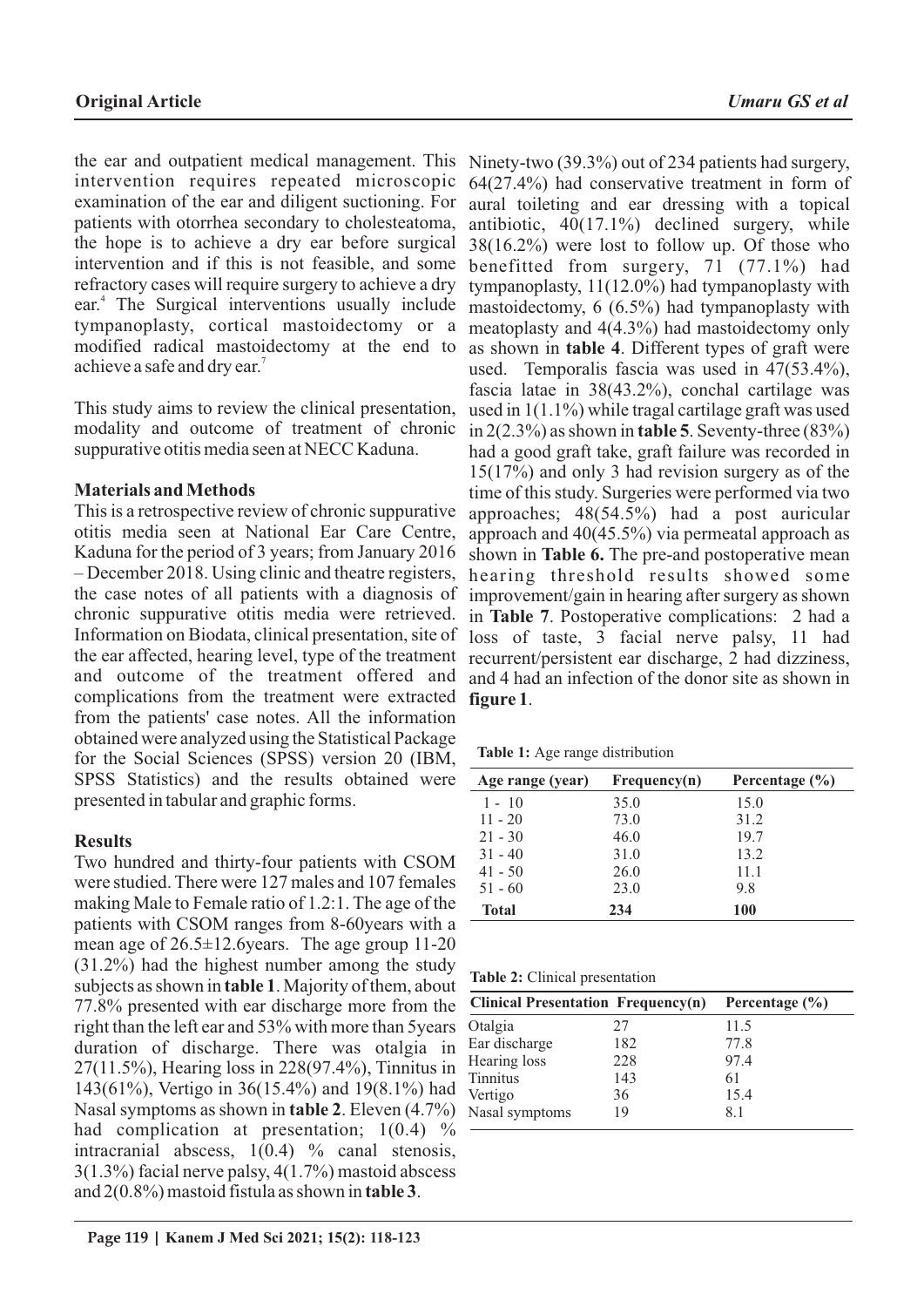| <b>Table 3:</b> Complications at Presentation |               |                    | <b>Table 4:</b> Type of Treatment Offered |     |                                 |
|-----------------------------------------------|---------------|--------------------|-------------------------------------------|-----|---------------------------------|
| Complication                                  | Frequency (n) | Percentage $(\% )$ | <b>Treatment</b>                          |     | Frequency(n) Percentage $(\% )$ |
| Canal stenosis                                |               | 0.4                | Tympanoplasty                             |     | 30.3                            |
| Facial nerve palsy                            |               | 1.3                | Tympanoplasty + Mastoidectomy             | 11  | 4.7                             |
| Intracranial abscess                          |               | 0.4                | Tympanoplasty + Meatoplasty               |     | 2.6                             |
| Mastoid abscess                               |               |                    | Mastoidectomy                             |     | 1.7                             |
| Mastoid fistula                               |               | 0.8                | Surgery not done                          | 40  | 17.1                            |
|                                               |               |                    | Conservative treatment                    | 64  | 27.4                            |
|                                               |               |                    | Loss to follow up                         | 38  | 16.2                            |
|                                               |               |                    | <b>Total</b>                              | 234 | 100                             |

**Table 3:** Complications at Presentation

**Table 5:** Type of graft used and its outcome

| Type of graft     | Frequency(n) | Percentage $(\% )$ | Take N $(\% )$ | Failed N $(\% )$ |
|-------------------|--------------|--------------------|----------------|------------------|
| Temporalis fascia | 47           | 53.4               | 38(80.9)       | 9(19.1)          |
| Fascia Lata       | 38           | 43.2               | 33 (86.8)      | 5(13.2)          |
| Conchal cartilage |              | 1.1                | 1(100.0)       | 0(00.0)          |
| Tragal cartilage  |              | 2.3                | 1(50.0)        | 1(50.0)          |
| <b>Total</b>      | 88           | 100                | 73             | 15               |

**Table 6:** Surgical Approaches Tympanoplasty ± Mastoidectomy/Meatoplasty

| <b>Surgical Approach</b> |           | Frequency N $(\% )$ Resolution N $(\% )$ | Failed cases $N(\%)$ |  |
|--------------------------|-----------|------------------------------------------|----------------------|--|
| Per meatal               | 40(45.5)  | 34 (85)                                  | 6 (15)               |  |
| Post auricular           | 48 (54.5) | 39 (81.2)                                | 9(18.8)              |  |
| <b>Total</b>             | 88        | 73                                       | 15                   |  |

| Table 7: Mean hearing threshold pre and postoperatively |  |  |  |  |  |
|---------------------------------------------------------|--|--|--|--|--|
|---------------------------------------------------------|--|--|--|--|--|

| Ear       | Pre-op PTA (dBHL) | Post-op PTA(dBHL) | Gain (dBHL) |
|-----------|-------------------|-------------------|-------------|
| Right Ear | $48.5 \pm 20.6$   | $40.6 \pm 18.9$   | 7 Q         |
| Left Ear  | $42.0 \pm 21.6$   | $32.7 \pm 18.9$   | 9.3         |



### **Figure 1: Postoperative Complications**

## **Discussion**

The outcome of management of Chronic Suppurative Otitis Media varies from centre to centre, depending on the facilities available, expertise and general mode of patient presentation. In this study, there were 234 participants all presented with a history of chronic ear discharge, in which there were 127 males and 107 females making an M: F ratio of 1.2:1. With male preponderance which was also reported in other centres.<sup>3,7,8</sup> While some studies showed equal gender distribution. $9-11$  The age group with the highest number felt within age bracket 11-20years which is similar to the study done by Bijoy Krishna et al  $^{12}$  and contrary to the studies done by Onotai et al, in Port Harcourt,<sup>7</sup> B.M Ahmed in Gombe<sup>3</sup> and -Ife.<sup>13</sup> But it is a known fact that the higher incidence of CSOM is commoner in the under 5 age group. Our study contradicts this fact maybe as a result of the smaller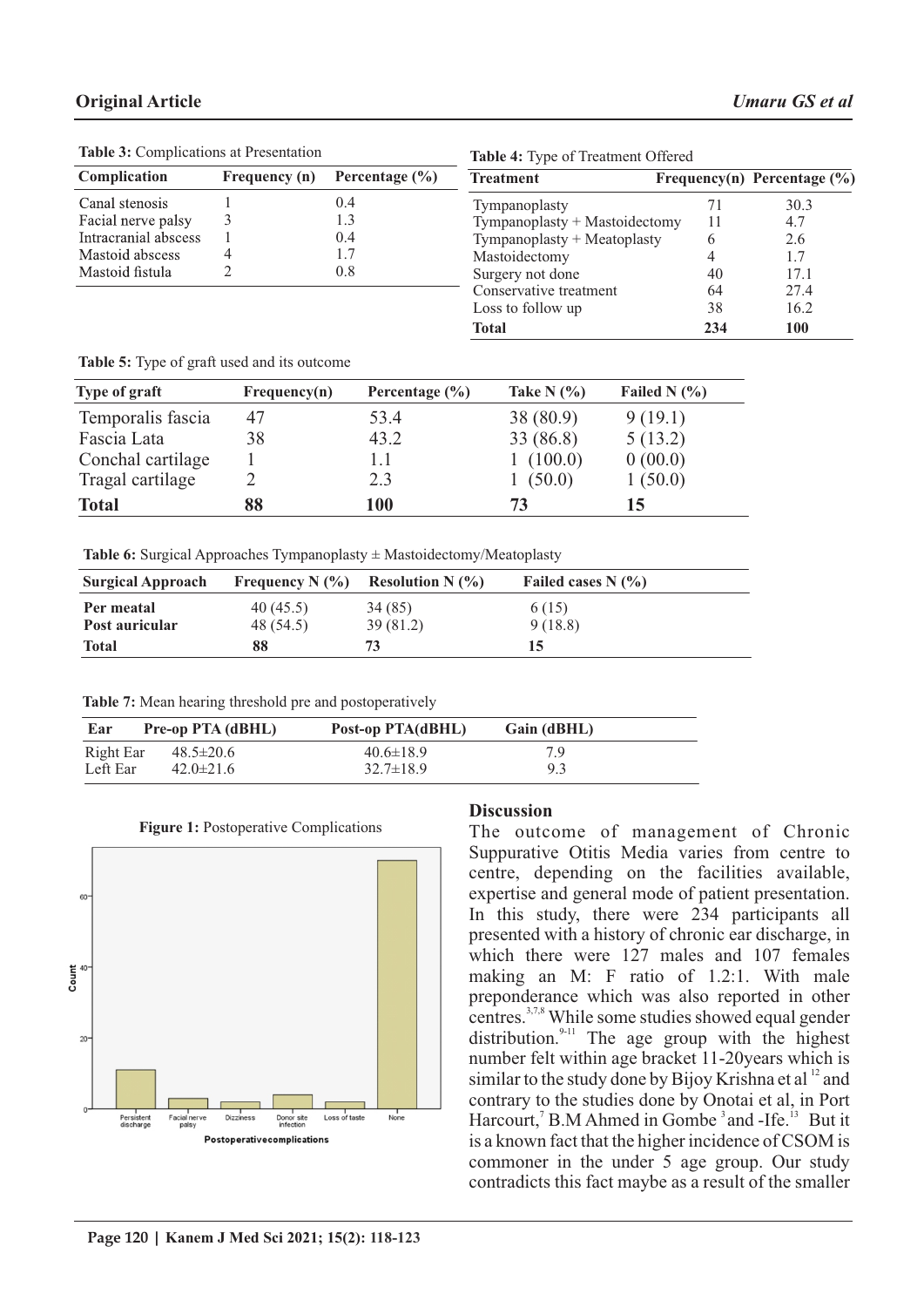sample taken only for 3 years and more so, ear surgeries are often done from the age of 12years and that particular time. above in our centre especially tympanoplasty for fair of graft failure. Majority of our patients presented with active ear discharge 182(77.8%) as shown in table 2, commonly affecting the right ear. About 53% presented with ear discharge for more than five years duration. Other symptoms at presentation are otalgia, hearing loss, tinnitus, vertigo and nasal symptoms in form of rhinorrhea, nasal obstruction management only, some combine medical and and excessive sneezing especially in those with Allergic rhinitis. Other studies showed similar clinical presentations with otorrhea as the most and consequently the outcome of the treatment. The commonest complication was mastoid abscess 4(1.7%) as shown in table 3. These complications resulted either from a late presentation or poor treatment from the first point of contact, and some of surgical intervention especially those with them might result in inaccessibility to health complications.<sup>22</sup> facilities due to their lower socioeconomic status. patients presented with complications.<sup>15,17,18</sup>

Among the patients who had tympanoplasty, 64(78%) had type 1, 12(14.6%) had type II and 6(7.3%) had type III. The approach was either via postauricular or permeatal, 48 (54.5%) was via post auricular among which 39 (81.2%) had complete resolution and 9(18.8) had a failure. Permeatal approach was done on  $40 (45.5\%)$  with 34 (85%) of them achieving complete resolution and failure was recorded in 6(15%). This showed that the permeatal approach has a better favourable outcome. However, considering the indication for the postauricular approach, the majority were a result of tympanoplasty combined with mastoidectomy or mastoidectomy alone, which signifies probably dealing with complicated CSOM thus, expecting a lesser favourable outcome as shown in table 5.

Sixty-four (27.4%) out of the total number seen had only Aural toileting and dressing with topical antibiotic as conservative treatment with a success rate of 78% evidenced by achieving dry ear. Those who had an indication for surgery but could not be done was as a result of either patient declined/

frequent symptom.<sup>14-16</sup> In our study we found that insufficient especially in active squamous CSOM to some patients presented with complications which prevent sequelae of cholesteatoma formation.<sup>20</sup> Yaor in one way or the other altered the mode of treatment et al in their retrospective review of 73 patients Our study shows that more often, surgical intervention for the treatment CSOM was adopted as the prepared option, probably due to associated complications. In a study/survey carried out by FT Orji which showed a variation of management of CSOM from one institution to another, some adopt medical surgical while others surgical management was routinely done.<sup>19</sup>Ebekwe and Nwoargu also advocated surgical intervention as the medical intervention was operated, achieved a high success rate with surgical management. <sup>[21]</sup> While a study done in Ile-Efe by Akinpelu et al showed that the majority of their patients had medical treatment, only a few had

Other studies similarly showed some of their Four types of graft were used on our patients. Temporalis fascia was used on the majority of our patients 47(53.4%) especially in postauricular approach with take-up of 80.9%, fascia latae graft was used on 38(43. 2%) which had better take-up of 86.8% against temporalis fascia as shown in table 4. Singh et al in their comparative study of different graft materials used, it was found out that temporalis fascia had a good take and best hearing gain. $^{22}$ Indorewala et al. used fascia latae in most of their patients, but better results with temporalis fascia and tragal perichondrium. $^{23}$  Postoperative complications: Two had a loss of taste sensation, 3 facial nerve palsy, 11 had recurrent/persistent ear discharge, 2 came down with persistent dizziness, and 4 had an infection of the donor site. Lasisi O.A et al  $^{24}$  and other studies reported some postoperative complications such as; facial nerve palsy, severe vertigo, postauricular fistula, persistent mastoidectomy cavity discharge, meatal stenosis. $21,25-27$ 

defaulted or had contraindication for the surgery at reported improvement in hearing threshold in their 10 The pre-and postoperative mean hearing threshold results showed some improvement and better hearing gain after surgery as shown in **Table 7.** For those conservative treatments, a reasonable level of success was achieved evidenced by dry ears. This was similarly reported by Onotai et al.<sup>7</sup> Ogisi et al also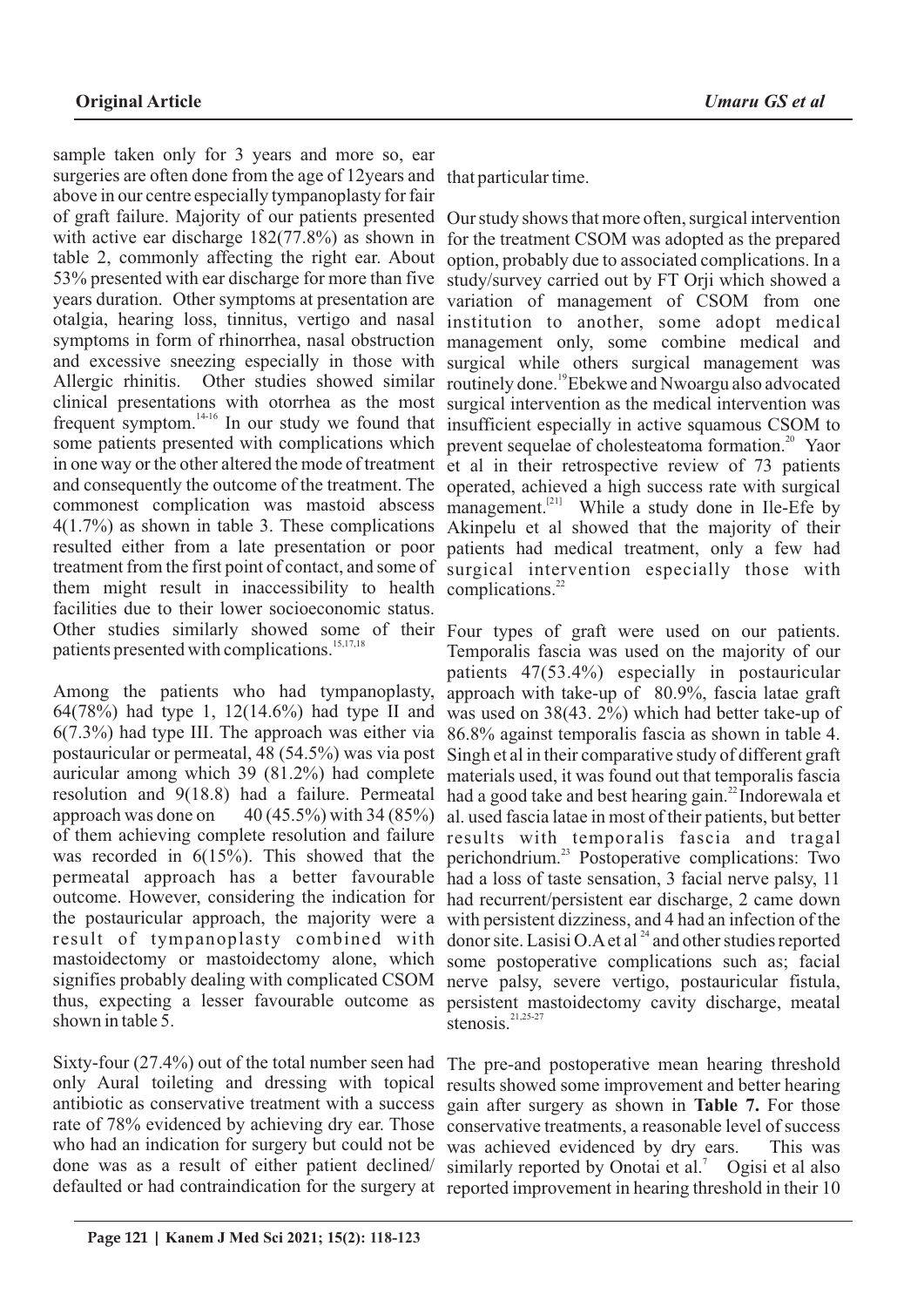years review of type 1 tympanoplasty.<sup>28</sup> In another **Ethical approval** study improvement in hearing threshold was Ethical clearance was sought and obtained from the achieved in 86% of their cases <sup>26</sup> and other Authors National ear care centre Hospital Ethics Committee. also reported similar improvement in hearing threshold.<sup>21,27,29</sup>

Looking at the various forms of treatment of CSOM researchers. and their outcome ranging from simple tympanoplasty type 1 as reported by Ogisi et al<sup>28</sup> to **Reference** modified radical mastoidectomy for the treatment of 1.William P.L. Hellier, Chronic otitis media. In: attico-antral disease reported by Arivazhagan, GB et  $a^{29}$  had recorded various successes as evidenced by graft take, closure of air-bone gap and hearing gain. Comparing these with our study, where different 2.Neeff M, Biswas K, Hoggard M, Michael WT, types of tympanoplasty with/without mastoidectomy and meatoplasty were done similar successes were recorded both in surgical and conservative treatment as mentioned previously.

# **Conclusion**

Chronic suppurative otitis media is relatively common in developing countries and constitute the most common ENT conditions presenting to 4. Steven A. Telian, Cecelia E. Schmalbach. Chronic Otolaryngologic clinic in Nigeria.  $[2,3]$  Majority of them presented with mucopurulent ear discharge, hearing loss and other otologic symptoms. Some patients present late associated with complications. 5.Olagide TG, Fadeyi A, Segun-Busari S. One-third of our patients had surgery as the modality of treatment. While others had medical conservative treatment. Success was achieved in terms of gain in hearing and dryness of the ears. Various forms of tissues were used as a graft. Temporalis fascia was commonly used in our centre and but fascia latae had 6.Monique Verhoeff, Erwin L. Van Der Veen, the highest percentage of graft take. There were drawbacks, like persistent otorrhea especially in post mastoidectomy, failed graft take, worsened hearing and these are some of the cases for revision surgery. No mortality was recorded in our study. We hereby recommend a forum where community 7.Onotai L.O, Osuji A.E. Chronic Suppurative Otitis awareness on CSOM discussing the importance of early presentation to an otolaryngologist to avoid unnecessary complications. Use of hearing aids to augment hearing in selected postoperative patients which our study did not address. And there is also a 8.Lasisi AO, Sulaiman OA, Afolabi OA. Socioneed to measure the Eustachian tube function of all patients going for tympanoplasty before the surgery, as this was missed in some of our patients.

# **Consent**

Patient consent not applicable: The study was a retrospective study.

## **Competing interest**

None and all the expenses were borne by the

- Scott- Brown's Otolaryngology Head and Neck Surgery. CRC Press Taylor and Francis group. 2018 (8<sup>th</sup> edition):  $2/15/155-164$ .
- Douglas R. Molecular Microbiological Profile of Chronic Suppurative Otitis Media. Journal of clinical Microbiology. 2016;54(10):2538-2546.
- 3. Ahmad BM, Kudi MT. Chronic Suppurative Otitis Media in Gombe, Nigeria. The Nigerian Journal of Surgical Research 5(3-4):120- 123.
- O titis Media. Ballenger's Otorhinolaryngology Head and Surgery. BC Decker Inc.  $(16<sup>th</sup>$  edition)10:261-293.
- Bacteriological agents of Chronic Discharging Ears and their Antibiotic Sensitivity Pattern in Ido-Ekiti, Nigeria. The Nigerian Postgraduate Medical Journal. 2012; 19(1):30-35
- Maroeska M. Rovers, Elisabeth A.M. Sanders, Anne G.M. Schilder. Chronic suppurative otitis media: A review; International Journal of Pediatric Otorhinolaryngology. 2006; 70:1-12.
- Media in Nigerian Children: The Port Harcourt Experience. British Journal of Medicine & Medical Research. 2015; 7(10): 833-838.
- economic status and hearing loss in chronic suppurative otitis media in Nigeria. Annals of Tropical Paediatrics. 2007; 27(4):291- 296.
- 9.Lasisi A. The Chronic Discharging Ear. In the sub-Saharan Africa-Need for improved management. The Internet Journal of